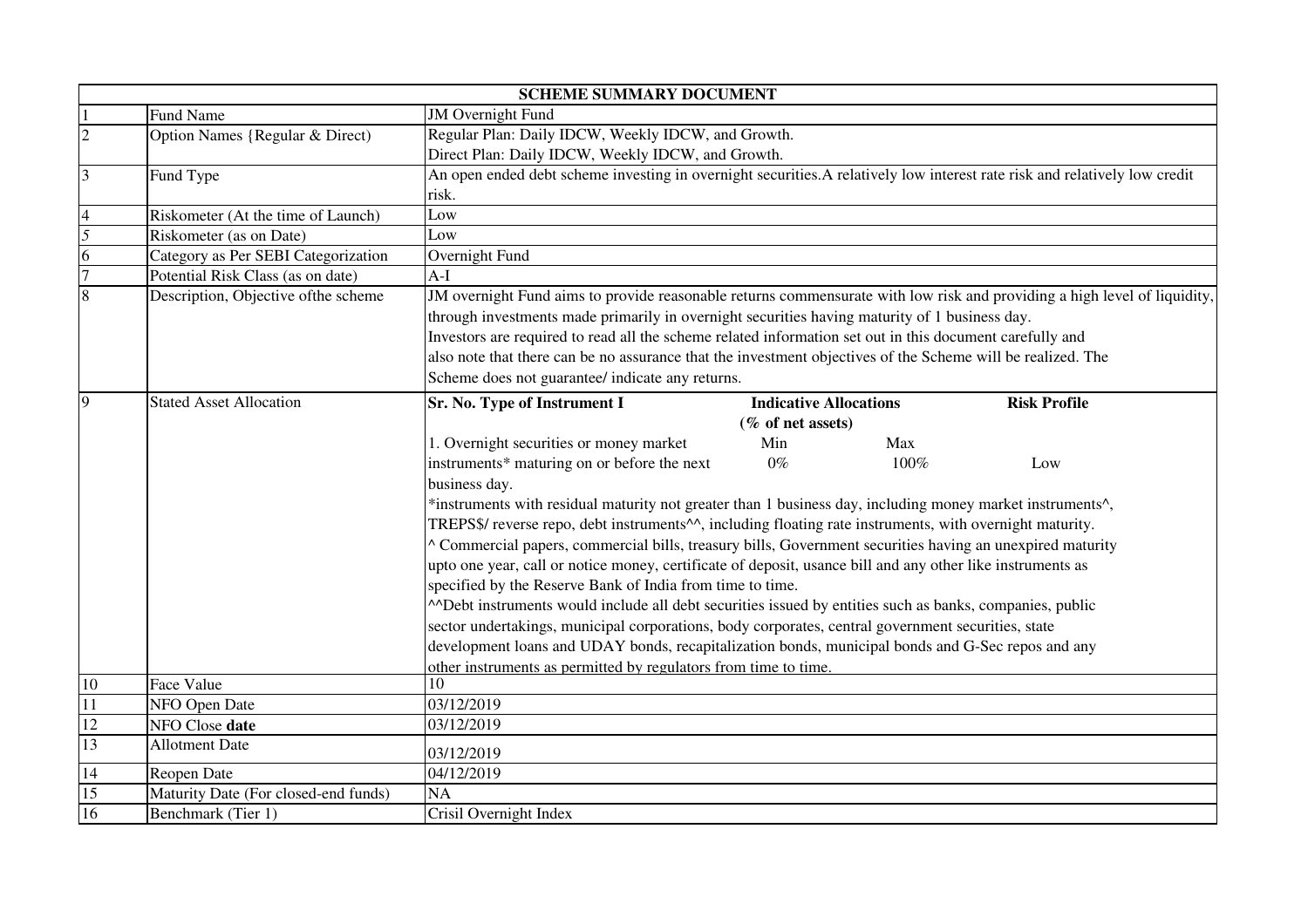| 17                                | Benchmark (Tier 2)                                                  | Crisil 1 Year T Bill                                                                         |  |
|-----------------------------------|---------------------------------------------------------------------|----------------------------------------------------------------------------------------------|--|
| 18                                | Fund Manager 1- Name                                                | Ms. ShaliniTibrewala                                                                         |  |
| 19                                | Fund Manager 1-Type<br>Primary Fund Manager - Ms. Shalini Tibrewala |                                                                                              |  |
| (Primary/Comanage/Description)    |                                                                     | Secondary Fund Manager - Mr. Naghma Khoja                                                    |  |
| 20                                | Fund Manager 1- From Date                                           | Since December 2019.                                                                         |  |
| 21                                | Annual Expense (Stated maximum)                                     | Direct-0.06%                                                                                 |  |
|                                   |                                                                     | Regular-0.13%                                                                                |  |
|                                   |                                                                     |                                                                                              |  |
| $\frac{22}{23}$                   | Exit Load (if applicable)                                           | Nil                                                                                          |  |
|                                   | Custodian                                                           | <b>HDFC Bank Ltd.</b>                                                                        |  |
| $\frac{1}{24}$<br>$\frac{25}{26}$ | Auditor                                                             | S.R. BATLIBOI & CO. LLP                                                                      |  |
|                                   | Registrar                                                           | M/s. KFin Technologies Limited                                                               |  |
|                                   | RTA Code (To be phased out)                                         | JM Overnight Fund - (Regular) - Daily IDCW Option-ONDD                                       |  |
|                                   |                                                                     | JM Overnight Fund - (Direct) - Daily IDCW Option-OND2                                        |  |
|                                   |                                                                     | JM Overnight Fund - (Regular) - Weekly IDCW Option-ONWD                                      |  |
|                                   |                                                                     | JM Overnight Fund - (Direct) - Weekly IDCW Option-ONDW                                       |  |
|                                   |                                                                     | JM Overnight Fund - (Regular) - Growth Option-ONRG                                           |  |
|                                   |                                                                     | JM Overnight Fund - (Direct) - Growth Option-ONDG                                            |  |
|                                   |                                                                     | JM Overnight Fund - (Direct) - Unclaimed IDCW - Growth Plan-ONUD                             |  |
|                                   |                                                                     | JM Overnight Fund - (Direct) - Unclaimed Redemption - Growth Plan-ONUR                       |  |
|                                   |                                                                     | JM Overnight Fund - (Direct) - Unclaimed IDCW I.E.F - Growth Plan-ONDE                       |  |
|                                   |                                                                     | JM Overnight Fund - (Direct) - Unclaimed Redemption I.E.F - Growth Plan-ONRE                 |  |
|                                   |                                                                     |                                                                                              |  |
| 27                                | <b>Listing Details</b>                                              | Not listed                                                                                   |  |
| 28                                | <b>ISINs</b>                                                        | <b>JM Overnight Fund - (Regular) - Daily IDCW (Reinvestment)-REINVESTMENT - INF192K01LU0</b> |  |
|                                   |                                                                     | JM Overnight Fund - (Direct) - Daily IDCW (Reinvestment)-REINVESTMENT - INF192K01LY2         |  |
|                                   |                                                                     | JM Overnight Fund - (Regular) - Weekly IDCW Option-PAYOUT - INF192K01LV8,REINVESTMENT -      |  |
|                                   |                                                                     | <b>INF192K01LW6</b>                                                                          |  |
|                                   |                                                                     | JM Overnight Fund - (Direct) - Weekly IDCW Option-PAYOUT - INF192K01LZ9,REINVESTMENT -       |  |
|                                   |                                                                     | INF192K01MA0                                                                                 |  |
|                                   |                                                                     | JM Overnight Fund - (Regular) - Growth Option-INF192K01LX4                                   |  |
|                                   |                                                                     | JM Overnight Fund - (Direct) - Growth-INF192K01MB8                                           |  |
|                                   |                                                                     | JM Overnight Fund - (Direct) - Unclaimed IDCW - Growth Plan- INF192K01MJ1                    |  |
|                                   |                                                                     | JM Overnight Fund - (Direct) - Unclaimed Redemption - Growth Plan-INF192K01MI3               |  |
|                                   |                                                                     | JM Overnight Fund - (Direct) - Unclaimed IDCW I.E.F - Growth Plan- INF192K01ML7              |  |
|                                   |                                                                     | JM Overnight Fund - (Direct) - Unclaimed Redemption I.E.F - Growth Plan- INF192K01MK9        |  |
|                                   |                                                                     |                                                                                              |  |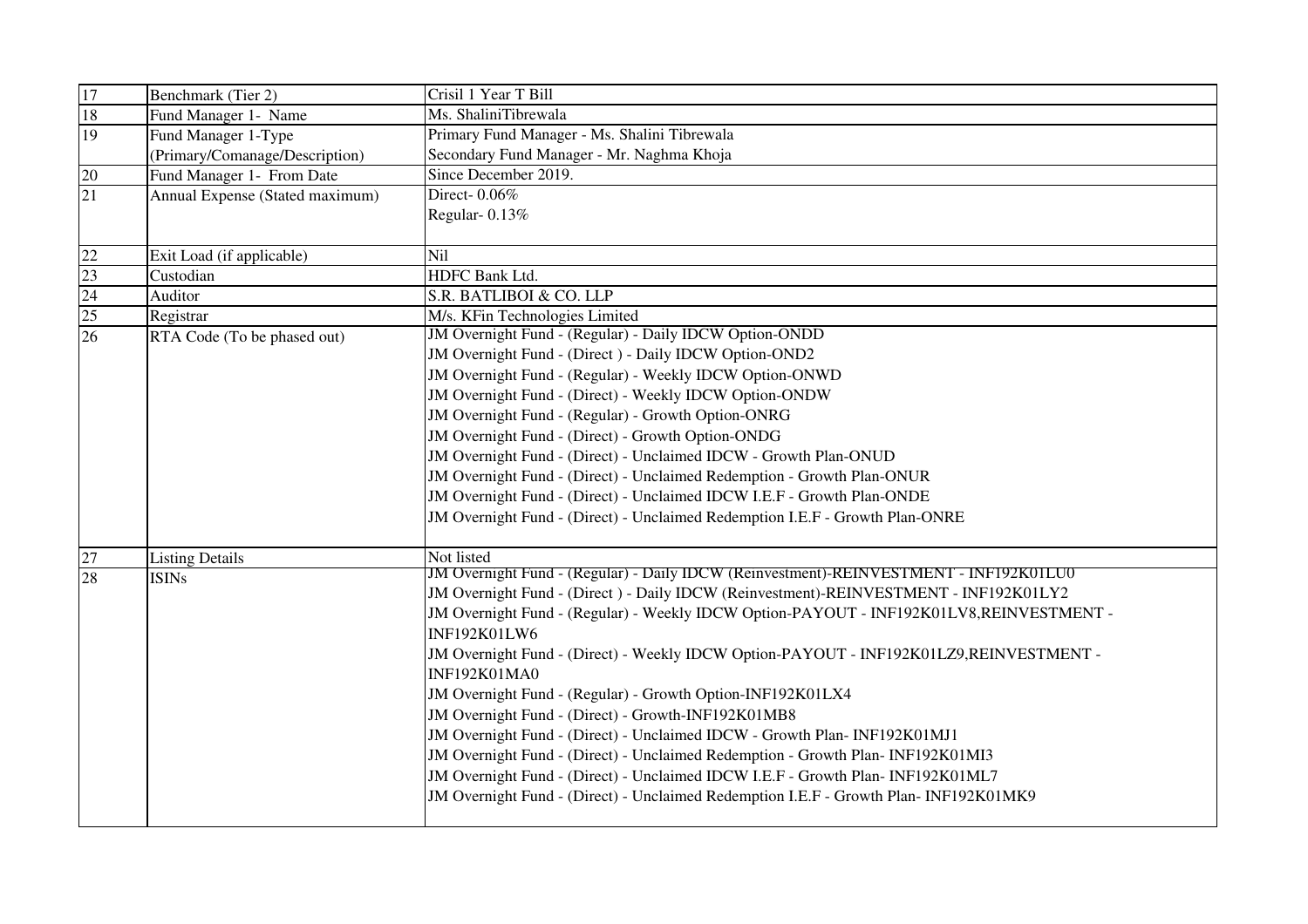| $\frac{29}{30}$ | AMFI Codes (To be phased out)                | JMFI/O/D/ONF/19/11/0012                                                                                                |  |
|-----------------|----------------------------------------------|------------------------------------------------------------------------------------------------------------------------|--|
|                 | <b>SEBI</b> Codes                            |                                                                                                                        |  |
|                 |                                              | <b>Investment Amount Details:</b>                                                                                      |  |
| $\overline{31}$ | Minimum Application Amount                   | Rs.5000/- per/option                                                                                                   |  |
|                 | Minimum Application Amount in                | Multiples of any amount thereafter                                                                                     |  |
| $\frac{32}{33}$ | Minimum Additional Amount                    | Rs.1000/-                                                                                                              |  |
| 34              | Minimum Additional Amount in                 | Multiples of any amount thereafter                                                                                     |  |
| 35              | Minimum Redemption Amount in Rs.             | There is no minimum and maximum limit on the amount/units which can be redeemed/switched-out.                          |  |
| 36              | Minimum Redemption Amount in Units           | <b>NA</b>                                                                                                              |  |
| 37              | Minimum Balance Amount (if applicable)       | <b>NA</b>                                                                                                              |  |
|                 | Minimum Balance Amount in Units (if          | $\overline{NA}$                                                                                                        |  |
| $\frac{38}{39}$ | Max Investment Amount                        | No Limit                                                                                                               |  |
| 40              | Minimum Switch Amount (if applicable)        | <b>NA</b>                                                                                                              |  |
| 41              | Minimum Switch Units                         | $\overline{NA}$                                                                                                        |  |
| 42              | NA<br>Switch Multiple Amount (if applicable) |                                                                                                                        |  |
| $\frac{43}{44}$ | Switch Multiple Units (if applicable)        | <b>NA</b>                                                                                                              |  |
|                 | Max Switch Amount                            | $\overline{NA}$                                                                                                        |  |
| $\frac{45}{46}$ | Max Switch Units (if applicable)             | $\overline{NA}$                                                                                                        |  |
|                 | Swing Pricing (if applicable)                | $\overline{NA}$                                                                                                        |  |
| 47              | Side-pocketing (if applicable)               | Not enabled                                                                                                            |  |
|                 |                                              | <b>SIP SWP &amp; STP Details:</b>                                                                                      |  |
|                 | <b>SIP</b>                                   |                                                                                                                        |  |
| 46              | Frequency                                    | Weekly, Fortnightly, Monthly, Quarterly                                                                                |  |
| 47              | Minimum amount                               | Weekly/Fortnightly/Monthly 6 installments of Rs.1000/- or 12 Installments of Rs.500/- each [OR] Quarterly SIP Option - |  |
|                 |                                              | 2 instalments of Rs. 3000/-                                                                                            |  |
| 48              | In multiple of                               |                                                                                                                        |  |
| 49              | <b>Minimum Instalments</b>                   | Weekly - 12 or more but minimum 10 must be successful or 6 or more but minimum 5 must                                  |  |
|                 |                                              | be successful. Fortnightly - 12 or more but minimum 10 must be successful or 6 or more but minimum 5 must              |  |
|                 |                                              | be successful. Monthly - 12 or more but minimum 10 must be successful or 6 or more but minimum 5 must be               |  |
|                 |                                              | successful. Quarterly - 2 or more where atleast 1st 2 Installments should be successful.                               |  |
| 50              | Dates                                        | Weekly SIP 1,8,15,22, Fortnightly SIP 1 & 15, Monthly SIP 1,5,10, 15, 20 & 25 of each month, Quarterly SIP 1st day     |  |
|                 |                                              | of the any Calender month and subsequently every quarter.                                                              |  |
| $\overline{51}$ | Maximum Amount (if any)                      | Any Amount                                                                                                             |  |
|                 | <b>STP</b>                                   |                                                                                                                        |  |
| 52              | Frequency                                    | Daily, Weekly, Fortnightly, Monthly, Quarterly                                                                         |  |
| 53              | Minimum amount                               | Daily STP -Rs. 100/ or 500/- each instalment. Further in multipes of Re 1/- Weekly/Fortnightly/Monthly/: Rs. 500/- or  |  |
|                 |                                              | 1000/- each instalment. in multiple of Re 1/-. Quaterly Rs.3000/- each Instalment.                                     |  |